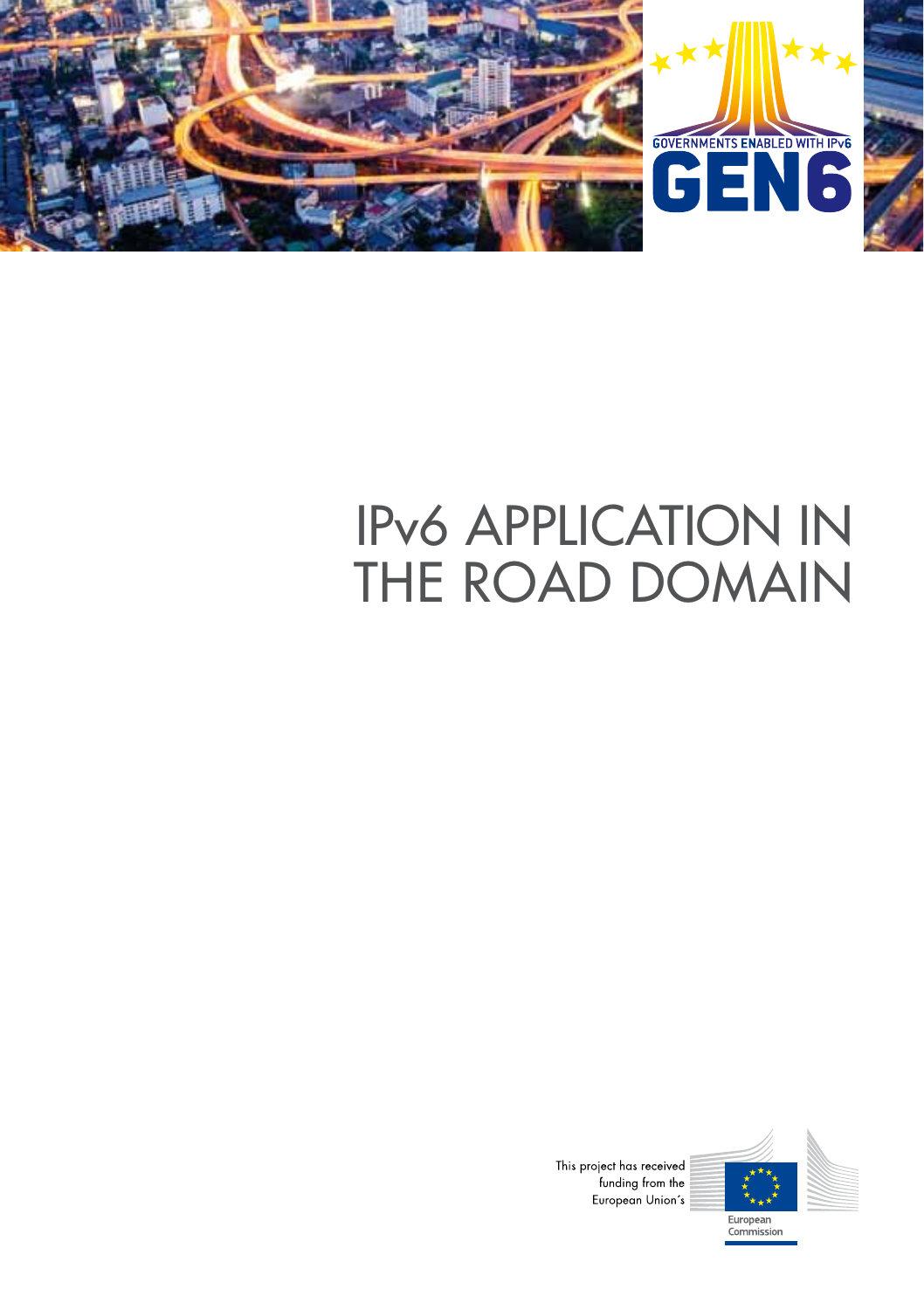

# INTRODUCTION

Cooperative services in vehicular scenarios are becoming essential for the future connected vehicle within the ITS (Intelligent Transportation Systems) research field. They are supposed to decrease road fatalities, improve the capacity of roads, diminish the carbon footprint of road transport and enhance the user experience during travels. Although there are many vehicular services envisioned for the short, medium and long term, these are usually categorized in the next groups [1,2]:

- Safety. These services are intended to reduce accidents and safeguard vehicle occupants and pedestrians lives. Some examples are collision avoidance, accident notification or emergency vehicle approaching.
- Traffic efficiency. In this group there are services that improve the road network capacity and reduce the travel time. Some examples are variable speed limit, dynamic management of road intersections or congestion detection and mitigation.
- Infotainment. Mainly oriented to provide value-added comfort services, Internet access and multimedia. Some examples are context-aware touristic guidance, video under demand and video conferencing.

For supporting this diversity of services it is clear that quite generic network architecture is needed that also assures the future compatibility among different providers. Due to this, during the last year there has been an intense work on standardization activities regarding cooperative ITS. First, the ISO TC 204 released the Communications Access for Land Mobiles (CALM) concept [3], but the later created group ETSI TC ITS improved CALM based on the results of the COMeSafety European pro ject through the European ITS communication architecture [4]. The last update of this common ISO/ETSI effort has been recently provided by ISO, as can be seen in [3]. The architecture of the current European ITS communication stack, showed in Figure 1, should be instantiated totally or partially on vehicles, nomadic devices, roadside units and central points.

As observed, two management and security planes surround four horizontal layers based on the well-known OSI communication stack.

A key advantage of this architecture is the possibility to use multiple communication technologies, being the upper layers in charge of hiding the access management to the final applications. At the mo ment, the definition of the four horizontal planes is quite advanced, while management and security require further efforts in the next years. Nevertheless a controversy remains about the protocols to be used mainly in the networking layer. There are two main families of protocols currently adopted by standardization bodies (and the academia):

specific ITS protocols based on GeoNetworking [5], which is a multihop



routing protocol oriented to the geodissemination of information in vehicular environments; and Internet Protocol version 6 (IPv6) technologies [6], based on the evolu tion of well-known Internet protocols defined within the Internet Engineering Task Force (IETF).

FIGURE 1/ REFERENCE ITS COMMUNICATION ARCHITECTURE

Although GeoNetworking offers more adapted functionalities for supporting vehicular communications, such as native geographical distribution or low packet overhead, IPv6 offers a more interoperable solution with the rest of the (future) Internet, supporting in a better way concepts such as Internet of Things (IoT) or Smart Cities, among others. Moreover, a number of well-known IETF protocols could be added for providing extra security, multicast, multi-homing, etc. The rest of this document follows this line, which is also justified by the ITSSv6 European project [7], and defends the application of IPv6 based technologies in the ITS segment.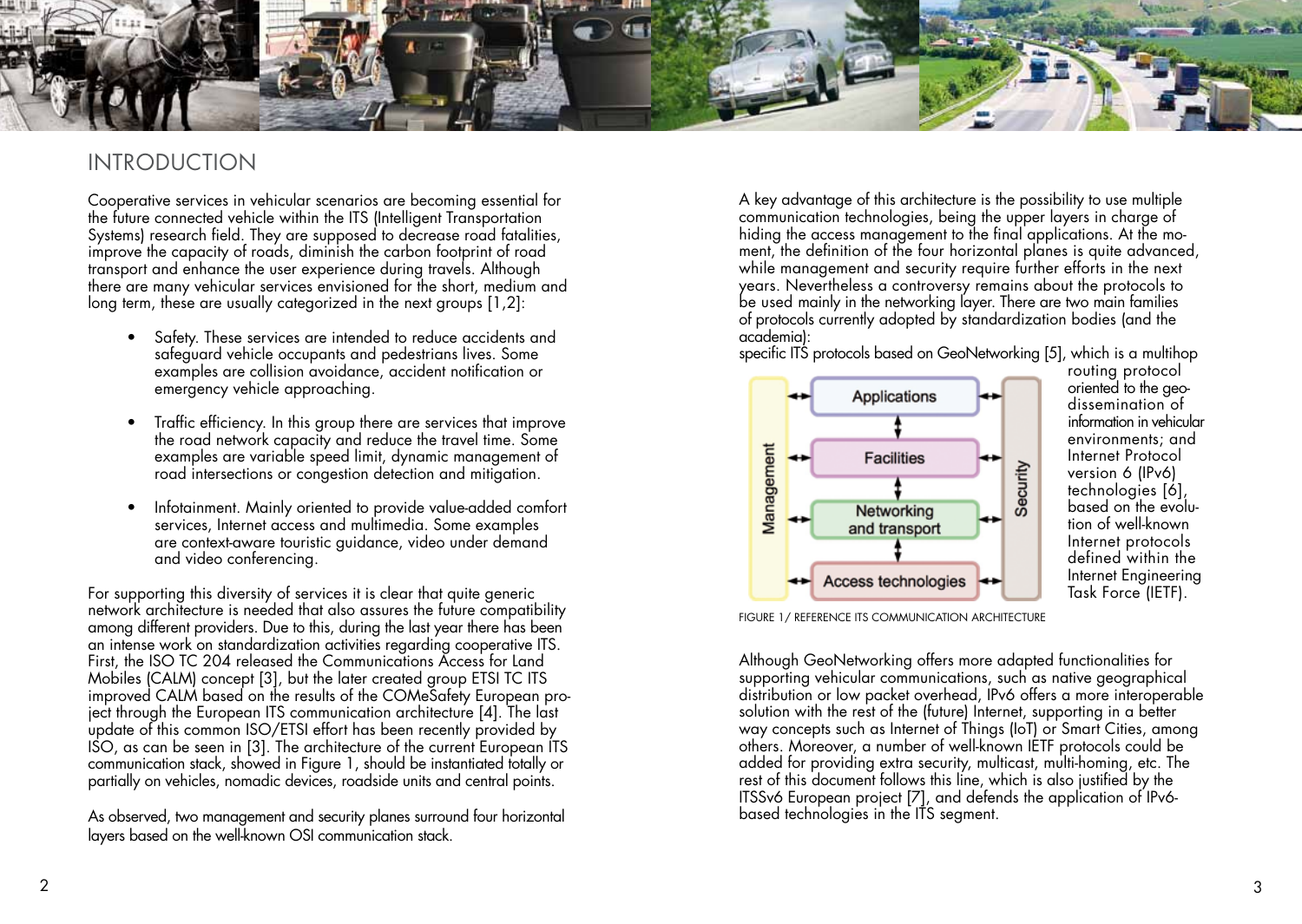

# IP PROTOCOL EVOLUTION

The first widely deployed protocol allowing packet-based communications between computers located in various networks was the Internet Protocol version 4 (IPv4). This protocol defines addresses of a fixed 32-bit length. This allows approximately 4 billions IP addresses to be used on the Internet. This figure appeared sufficient for the expected use of the protocol at that time, but the emergence of the commercial use of the Internet in the 90's decade led to an exponential use of IP addresses. To prevent the shortage of IP addresses, the IETF decided two measures: the specification of private IPv4 address spaces [8], to be used with Network Address Translation (NAT) [9], and the design of a new version of the IP protocol: IP version 6 (IPv6) [6].



The specification of this new protocol was finalized in 1998, defining addresses of a fixed 128-bit length. This allows a very large address space that is considered sufficient for most ambitious deployment scenarios (there would be enough addresses to identify every grain of sand on Earth). In addition to the address space, IPv6 defines new protocols to ease the management of the layer-3 protocol stack, such as Neighbor Discovery [10] that allows autoconfiguration of IPv6 addresses.

While IPv6 is entering in its deployment phase, the depletion of the IPv4 address space is on-going, despite the measures taken by the IETF. The global IPv4 address pool is exhausted since February 2011 and several regions such as Asia and Europe are facing shortage of IPv4 addresses. The exhaustion for the European region finally happened on 14th September. Since then, Internet Service Providers (ISPs) and hosting services are not able to get new IPv4 addresses. The deployment of IPv6 is therefore critical to ensure the future growth of the services of these stakeholders.

To this date, IPv6 deployment is on-going in most network backbones. All major operating systems (Windows, Linux, BSD variants, Mac OS X, Android, iOS), most network equipment and services (routers, DNS, etc.) can support IPv6. However, there are still few ISPs (Internet Service Providers) in Europe offering IPv6 and support of IPv6 in applications (web and email servers, etc) is still lacking, although those issues are of limited importance in vertical segments such as ITS. It must nevertheless be acknowledged that IPv6 deployment is taking momentum and that soon IPv6 will become the rule rather than the exception. Certainly, the expansion rate of IPv6 is not fast enough, but the depletion of the IPv4 address space is now going to boost it.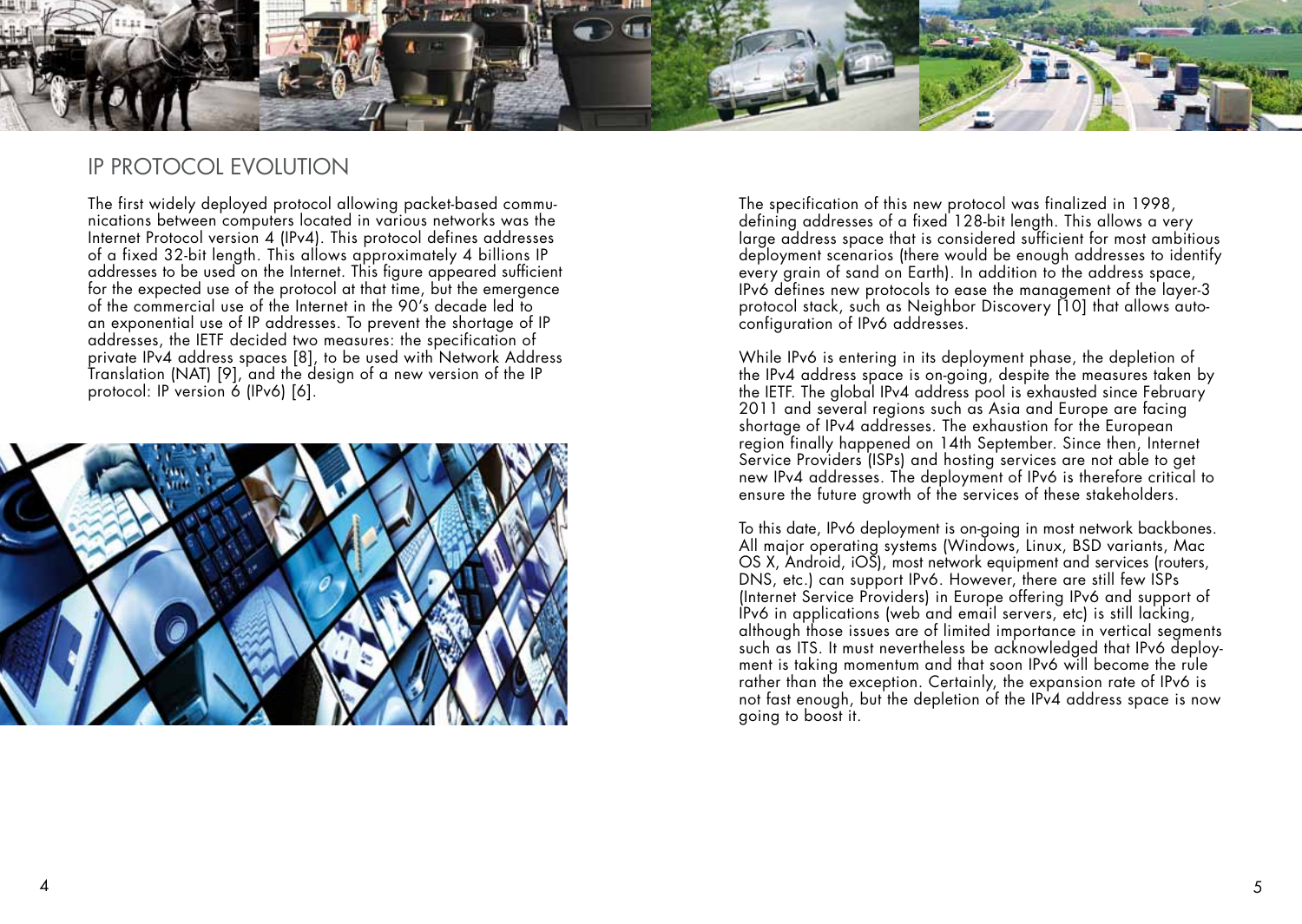

# IPv6 IN ITS

By the time ITS services requiring the use of the public IP addresses appear on the market, there will not be enough public IPv4 address available. The use of IPv6 scales to meet the addressing needs of a growing number of vehicles and connected devices, and provides the added functionality necessary in mobile environments. By relying on IPv6 in their ITS communication architectures, ISO followed by ETSI, COMeSafety and the Car-to-Car Communication Consortium have thus taken the right decision to guarantee sustainable deployment of cooperative ITS.

In their common answer to the ITS standardization mandate M/453 from the European Commission, CEN TC 278 and ETSI TC ITS lists a number of items for which IPv6-related standards are needed while the European Commission's standardization work programme includes actions turning around IPv6, given the fast coming ultimate depletion of the IPv4 address space and a number of alerting reports published in 2008, including one from the OECD [11].In its IPv6 Action Plan, the European Commission (DG INFSO) set an objective of a penetration rate of 25% of European Internet users and servers able to use IPv6 by 2010. This target is followed by some European nations.

Furthermore, IPv6 has the potential to decrease accident rates by enabling transmission of safety critical information. This document is not envisaged to



demonstrate that this would be the case for the time critical type of applications, since the automotive industry and the SDOs (at this time) are not considering IPv6 for fast V2V communications. However, it is simple to note that not all data is time critical. There is no question that IPv6 could be a media-agnostic carrier of such non-time critical but safety essential information. Once the safety benefit of IPv6 is acknowledged, there are classical ways of calculating the economic impact of reducing road fatalities. E.g. the Safety Forum 2003 Summary Report estimated the cost of accidents at 160 billions euros.

A 1% reduction would reduce these costs by 1.6 billion euros annually. And of course, this does not take into account the reduction of pain and suffering experienced bysurviving family members and friends of accident victims that may not be adequately reflected in the method used to estimate the economic costs of traffic fatalities. As said, one of the main reason why Internet Protocol version 6 (IPv6) appeared was the depletion of IPv4 addresses, however, there are lots of extra technical advantages that also cover important needs in cooperative vehicular communications:

- IPv6 defines addresses of a fixed 128-bit length. This allows a very large address space that is considered sufficient for most ambitious deployment scenarios such as the vehicular one, where a number of vehicles and on-board devices should be addressed.
- Makes easier the integration of mobile IP technologies, such as Network Mobility basic support (NEMO) [12], maintaining Internet connectivity upon the change of point of attachment.
- Provides node auto configuration (IPv6 Stateless Address Autocon figuration [13]), which is useful for nomadic devices entering the vehicle.
- Integrates security mechanisms. Now Internet Protocol security (IPsec) [14] is integrated in IPv6, and Internet Key Exchange version 2 (IKEv2) [15] can be used to establish security associations between network nodes.
- Manages multi-homed nodes, which are provided with more than one point of attachment to the network, through the use of Mulple Care of Addresses [16].

At the moment, current standards in ITS cooperative systems consider IPv6 communications. The most relevant document comes from ISO in [16], where network mobility concepts are integrated in the reference CALM architecture. However, the IPv6 support is being further defined among the different layers of the reference communication stack in areas such as flow management and security.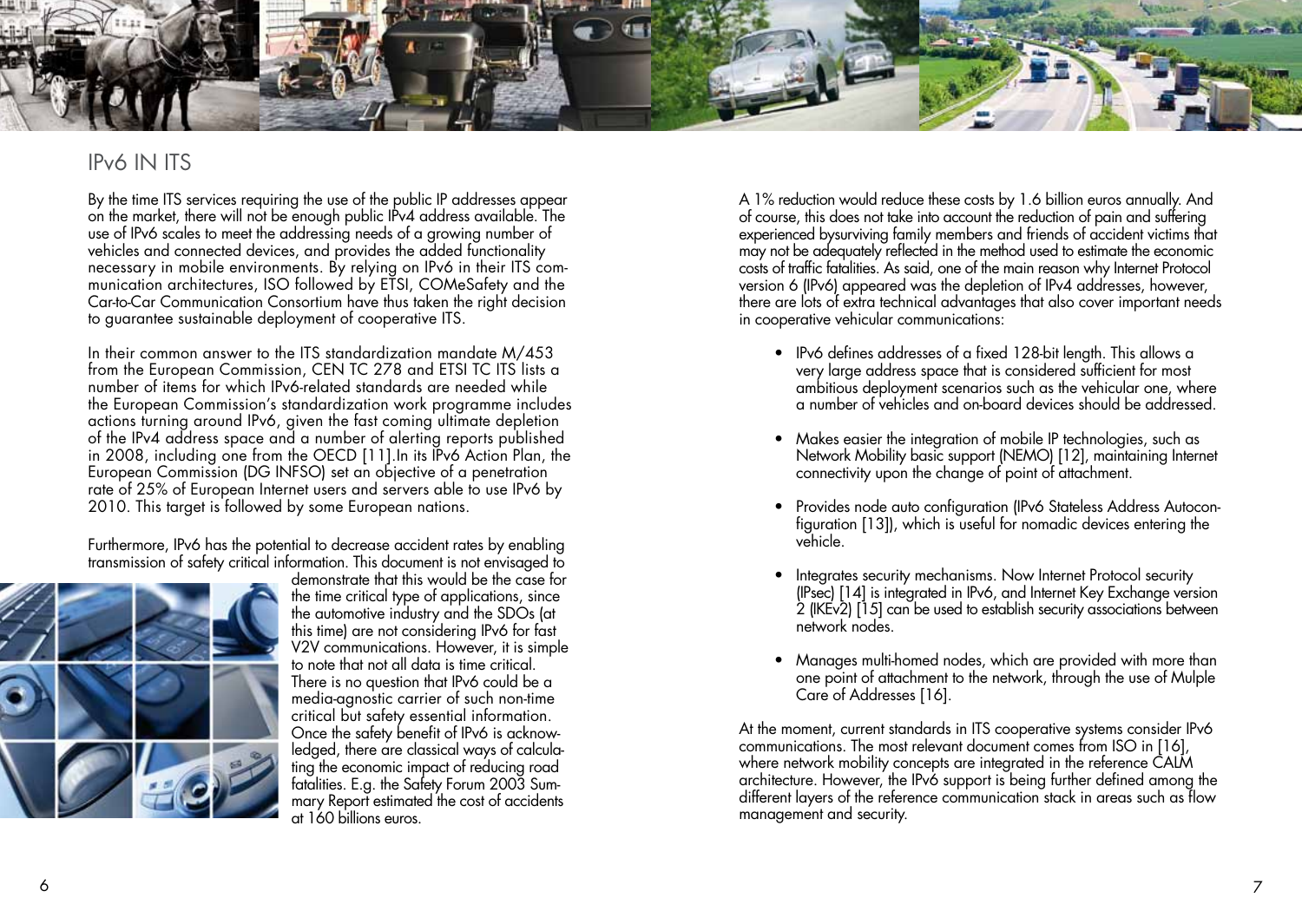

# PARTICULAR STUDY CASES

*A set of particular scenarios where IPv6 outperforms IPv4 and/or other protocol solutions are included in this section to justify the adoption of this protocol in ITS.*

### INTERNET ACCESS

A common service in vehicular environments is the Internet access from in-vehicle devices. In this scenario an on-board device installed in the dashboard, a laptop, or any other mobile device carried by a user, requires Internet access. Although this service could be directly provided through IPv4 using 3G, this is not a cost-effective and scalable way of accessing Internet in the next situations (at least):

- 1. High data volumes must be exchanged, such as file down loading or high definition multimedia content.
- 2. High-delay requirements are applicable by a particular application, such as the speedy reception of an alert in a particular road stretch.
- 3. More than one in-vehicle device wanting to access Internet at the same time. This case receives particular attention in public transport means, such as buses or trains.
- 4. Different access networks should be accessed due to 3G coverage gaps or crowded areas.

In this scenario, the usage of IPv6 technologies can provide further benefits to both drivers and passengers. The NEMO technology can support the seamless mobility of a mobile router providing Internet access to multiple in-vehicles devices. This case is depicted in Figure 2. Providing, for instance, a WiFi access to this mobile router, smartphones, tablets, laptops and the rest of networked vehicular devices can access to the Internet. A mobile router would be in charge selecting the most appropriate communication technology. Not only 3G, but also vehicular WiFi (i.e. IEEE 802.11p or ETSI G5) or WiMax could be also used when required and available to better support the requirements of applications and offload the 3G networks. Cost benefits are obvious.

### VEHICLE-TO-VEHICLE INFOTAINMENT

Some services require communication between vehicles, such as messaging, route information exchange or audio conference. When IPv4 is used (usually through a 3G connection), these services must deal with:

- 1. NAT issues, since the configured IPv4 address could be a private address within the vehicle domain.
- 2. Always it is needed a backbone support for allowing the P2P communication, due to the lack of direct IP routes between end devices.
- 3. Performance and costs issues previously showed, derived from the 3G access.

IPv6 and the multiple communication technologies that could be transparently provided to in-vehicle devices through NEMO solve the previous problems. First, IPv6 auto configuration together with prefix delegation protocols can provide a global IPv6 address to each in-vehicle node NAT will be never necessary. In this way, real P2P communication can be provided for communicating application end-points in vehicles. As *Figure 2* shows, an indirect communication between vehicles can be established through Internet, by using the NEMO technology, or directly by using the Internal Network Prefix Discovery (INPD) protocol (formerly called Mobile Network Prefix Provisioning – MNPP) [18]. In this last case, INPD enables the exchange of IPv6 routing information among nodes in a vehicular ad-hoc



nework (VANET) using direct wireless links. Since vehicles are provided with in-vehicle IPv6 prefixes, these could be shared with other vehicles to allow the direct communication.

FIGURE 2 MOBILITY SCENARIOS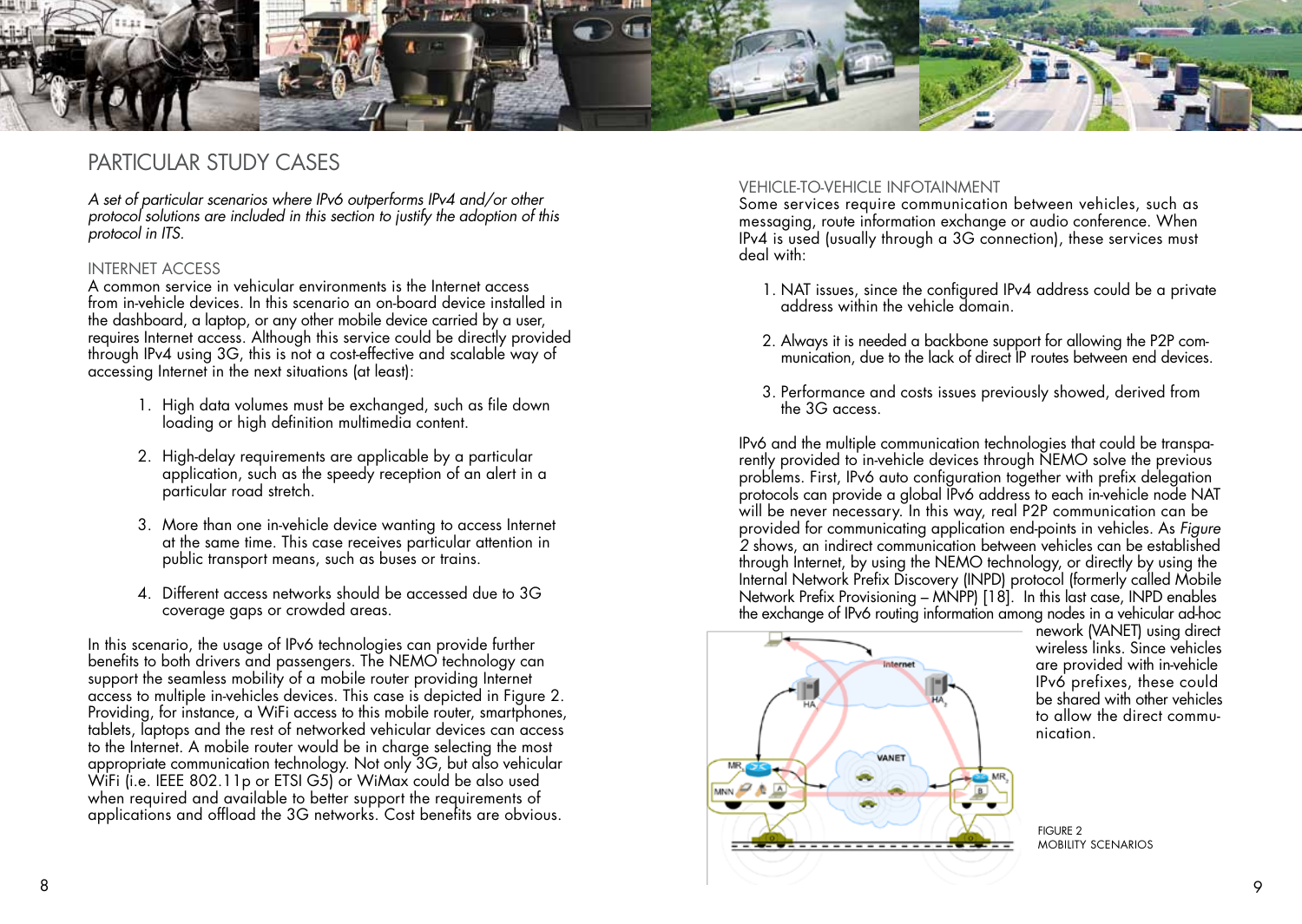

#### TRAFFIC EFFICIENCY SERVICES

Vehicular networks provided with IPv6 can further support traffic efficiency services such as congestion detection, management and notification, route planning, variable speed limit or road tolling, for instance. Most of these services require a vehicle-to-infrastructure communication link that could suffer from next problems when common IPv4 networks are used:

- 1. Lack of mobile network access within 3G coverage gaps.
- 2. Connectivity problems in congested road segments due to a limited 3G coverage.
- 3. Lack of localized notifications according to the road segment. A proper and individualized treatment of vehicles would be needed to provide such information
- 4. Lack of interoperability with Internet-based services; for example, when using non-IP communication protocols are used at the roads ide (i.e. proprietary communications with road devices or specific ITS protocols for communicating with vehicles).

Apart from the advantages previously described of NEMO, which are also applicable in this kind of scenarios, IPv6 multicast can provide further advantages for distributing information among in-vehicle devices coming from the infrastructure. Novel dissemination strategies can be envisaged also taking into account a mapping between the geographical position of devices and the IPv6 address temporarily assigned. Thanks to the number of available IPv6 addresses, the same group of in-vehicle devices could be provided with a different IPv6 addressing according to the current location.



Moreover, given the globally usage of IP technologies on the Internet, remote service points within the Internet could be directly accessed without any protocol translation or adaptation from vehicle nodes or road infrastructure devices such as variable message signs. Only if needed, and during the transition period from IPv4 and IPv6, there are standardized solutions such as NAT64 [19] that can support the access to IPv4-addressed services from an IPv6-based vehicular network.

#### SAFETY SERVICES

IPv6 can support many safety services such as crash notification, metrological alerts, road infrastructure alerts, and vehicle monitoring or emergency calls, among others. However, by using IPv4 or current deployments, the next limitations are found:

- 1. Relaying only on 3G networks could be a problem nowadays at some mountain and remote locations.
- 2. VANET solutions do not warrantee by their own the operation of safety services due to, above all, the expected low penetration of equipment (even in the long-term) and the availability of the wireless medium when many vehicles are in the surroundings.
- 3. IPv4 addressing does not allow the direct access to vehicle devices in potential IoT scenarios.
- 4. Solutions exclusively based on wide-area wireless technologies such as 3G do not warrantee that all vehicles within geographical areas are aware of notifications, due to possible availability problems.

The possibility of supporting different communication technologies managed by the IPv6 network layer (sing NEMO) can solve availability problems, as said, but also the overall performance of the communication could be improved, and not only because of WLAN network attachment points can be also used transparently. The MCoA technology can support more than one active communication flow between vehicles and infrastructure. In this way, the reception of a critical alert could be further guaranteed by transmitting it through more than one path, and more complex flow management techniques could be applied depending on the data traffic.

Moreover, IPv6 addressing and auto configuration capabilities can support the installation of directly accessible IPv6 devices in the vehicle body. Following this approach, or even providing IPv6 gateways when necessary, advanced infrastructure services could be envisaged to monitor the vehicle status, such as the engine operation, the oil level and quality, the tires pressure, etc.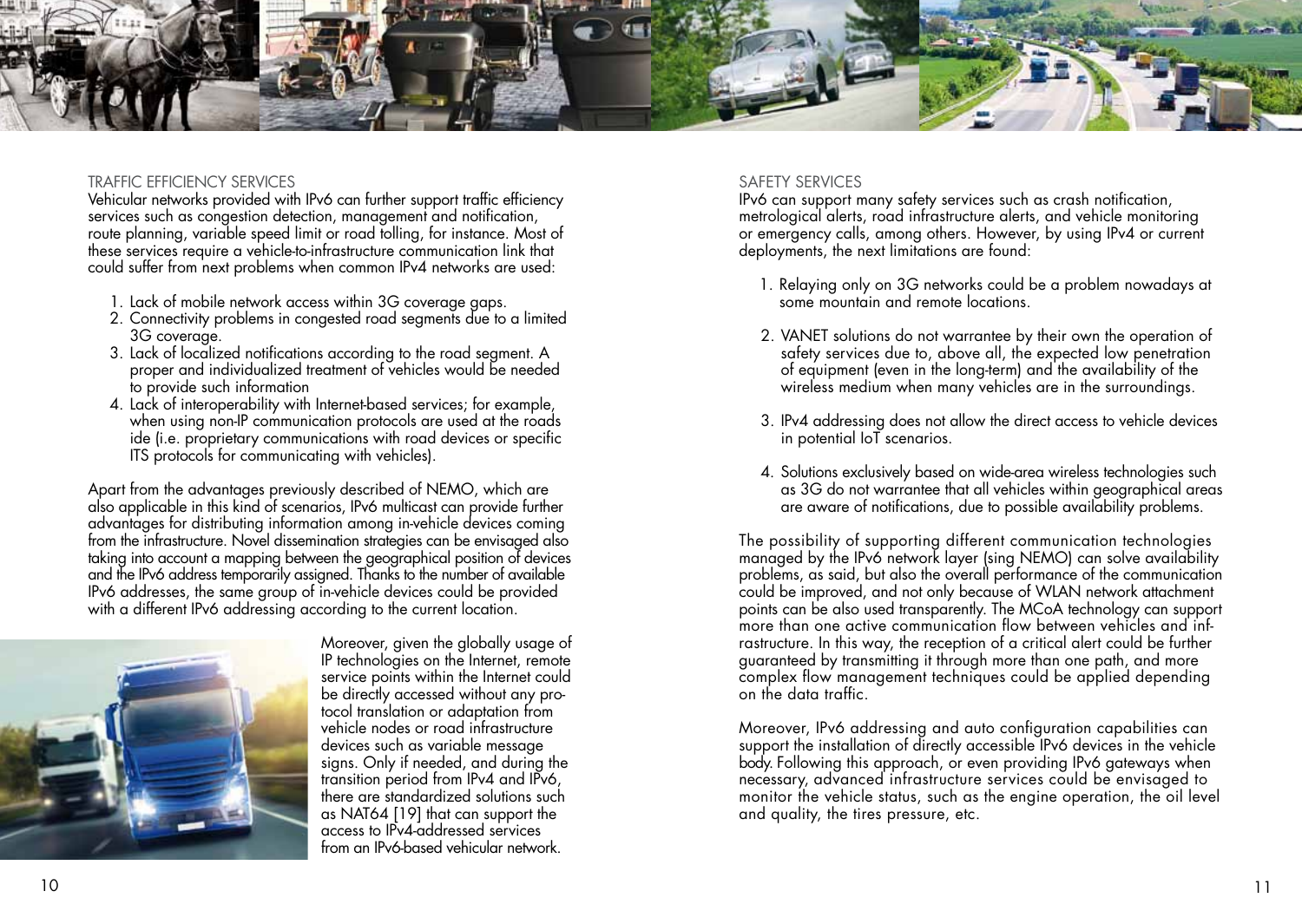

#### SECURED SERVICES

It would not be the first time communication security is not considered in a networked field at the design stages, but we are still in the momentum of ITS deployment. It is the time for integrating security features in vehicular communication from scratch. IPv4 does not conceive security in its own protocol design, unlike IPv6, which integrates IPsec and IKE as essential parts in its operation. Other protocols especially oriented to the ITS field try to re-invent the wheel with new security schemes (as happens in GeoNetworking), but interoperation is still not guaranteed and IETF has already worked on security issues for a long time, finally integrating the required protocols within the IPv6 protocol family.

Most of the future vehicular services, and even some of the currently available, such as fleet management systems, will need a means to guarantee the confidentiality of the data transmitted, the authenticity of the messages and the integrity of the payload. Services involving the user safety will require a special attention regarding these issues.

IPv6 provides IPsec, which can provide security tunnels between pairs of IPv6 nodes, guaranteeing confidentiality and integrity of the data transmitted. These tunnels can be even negotiated on real-time and transparently by using IKEv2. In fact, following the NEMO model showed in Figure 2, the local mobile router installed in the car could provide most of the security features, unloading mobile devices of performing cryptographic tasks, for instance.



#### NETWORK ACCESS

Managing the nodes entering in a network is both a security and a business model issue. This is of particular important in vehicular networks, where vehicles nodes should be granted to access the ITS network through a set of possible communication technologies. Current models based on 3G communication gives the telecomm operator all the responsibility, but when more than one communication technology is provided, an integrated network access scheme for ITS is found essential.

In general, the network access could be seen from the perspective of accessing to different services. Even Internet could be seen as a service. And in this context, a road management entity (for instance, a road operator) would require the necessary mechanisms for authorizing vehicles and/or users for accessing to certain services. For this reason network authentication, authorization and accounting (AAA) measures will be essential in future ITS cooperative services. IPv6 offers the necessary support for that, and



protocols such as EAP [20] and PANA [21] could be transported over IPv6 for enabling AAA designs. It is important to also know that overlay schemes will be needed to deal with the issue that some communication technologies provide "layer-two" AAA features, such as WiFi or 3G, but others do not, such as IEEE 802.11p/ETSI G5. In this frame, interoperable IPv6-based networks will be the cornerstone.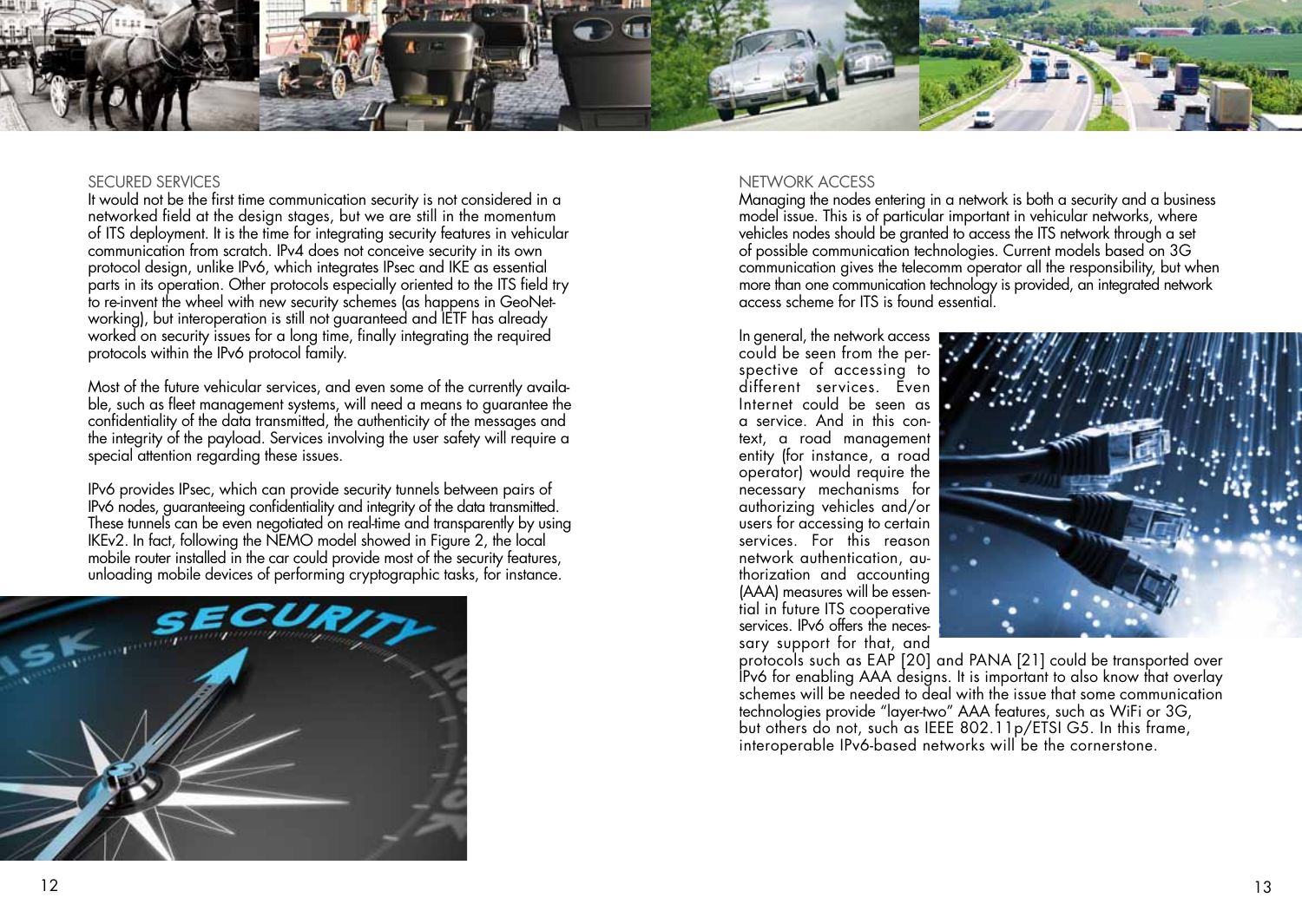

# TECHNOLOGICAL REVIEW

A brief review about the most interesting IPv6-based technologies applied in the ITS section are included in this part of the document.

### NEMO

Network Mobility Basic Support (NEMO) [12] allows terminals within a mobile network to be globally connected to the Internet. Mobility capabilities are distributed between the Mobile Router (MR) and the Home Agent (HA) entities, in order to maintain the IPv6 addressing for the mobile network.

An unchangeable IPv6 Mobile Network Prefix (MNP) is delegated by the home network to MR for assigning addresses to the Mobile Network Nodes (MNN). Following the NEMO model, upon the reception of a Router Advertisement (RA) message from an Access Router (AR), the MR is aware of the existence of a new network. In this case, the MR, which already has a fixed IPv6 address within its home network (Home Address or HoA), generates a new auto configured IPv6 address within the new visited network. This address is called Care-of address (CoA), and it is immediately notified to HA. This notification is performed by the MR through a binding update message, which is acknowledged with a binding ACK sent by HA.

Only MR and HA are aware of the network change, since MNNs continue connected with MR using the same address. Hence, when any computer outside the home network (Correspondent Node or CN) communicates with any of the hosts connected in the vehicle, it uses the home address as destination and, hence, packets follow the route towards the home network.

As can be noted, HA redirects these IPv6 packets to the current IPv6 CoA of MR, which finally distributes the packets within the mobile network. In the same way, when packets are sent from any MNN to a CN, they are routed by MR towards the HA, which forwards them to the destination. Hence, HA and MR perform an IPv6 into IPv6 encapsulation to create a mobility tunnel. This model has a direct application in vehicular communications, where the in-vehicle network connecting nomadic devices maintains its connectivity though an on-board MR and a remote HA hosted by a network mobility management entity (e.g. the road operator).

# **MCOA**

MRs can be provided with multiple network interfaces such as IEEE 802.11a/b/g, IEEE 802.11p, WiMAX or UMTS, for instance. When a MR maintains these interfaces simultaneously up and has multiple paths to the Internet, it is said to be multihomed. In mobile environments, multihoming capabilities can alleviate problems suffered by MRs such as scarce bandwidth, frequent link failures and limited coverage.

The possible configurations offered by NEMO when multihoming is used are classified according to the number of MRs in the mobile network, the number of HAs serving the mobile network and the number of mobile network prefixes advertised in the mobile network. NEMO Basic Support has a single MR, single HA and single MNP. In this configuration, a tunnel is established between the HA address and the CoA of the MR, even if the MR is equipped with several interfaces. Multiple Care of Addresses Registration (MCoA) [16] is thus proposed as an extension of both Mobile IPv6 and NEMO Basic Support to establish multiple tunnels between MR and HA.

Each tunnel is distinguished by its Binding Identification number (BID). In other words, NEMO Basic Support deals with interface switching at network layer, while MCoA supports simultaneous use of multiple interfaces, and this capability is especially useful in vehicular communications, where a continuous UMTS connectivity could be complemented, for instance, with an intermittent 802.11p channel.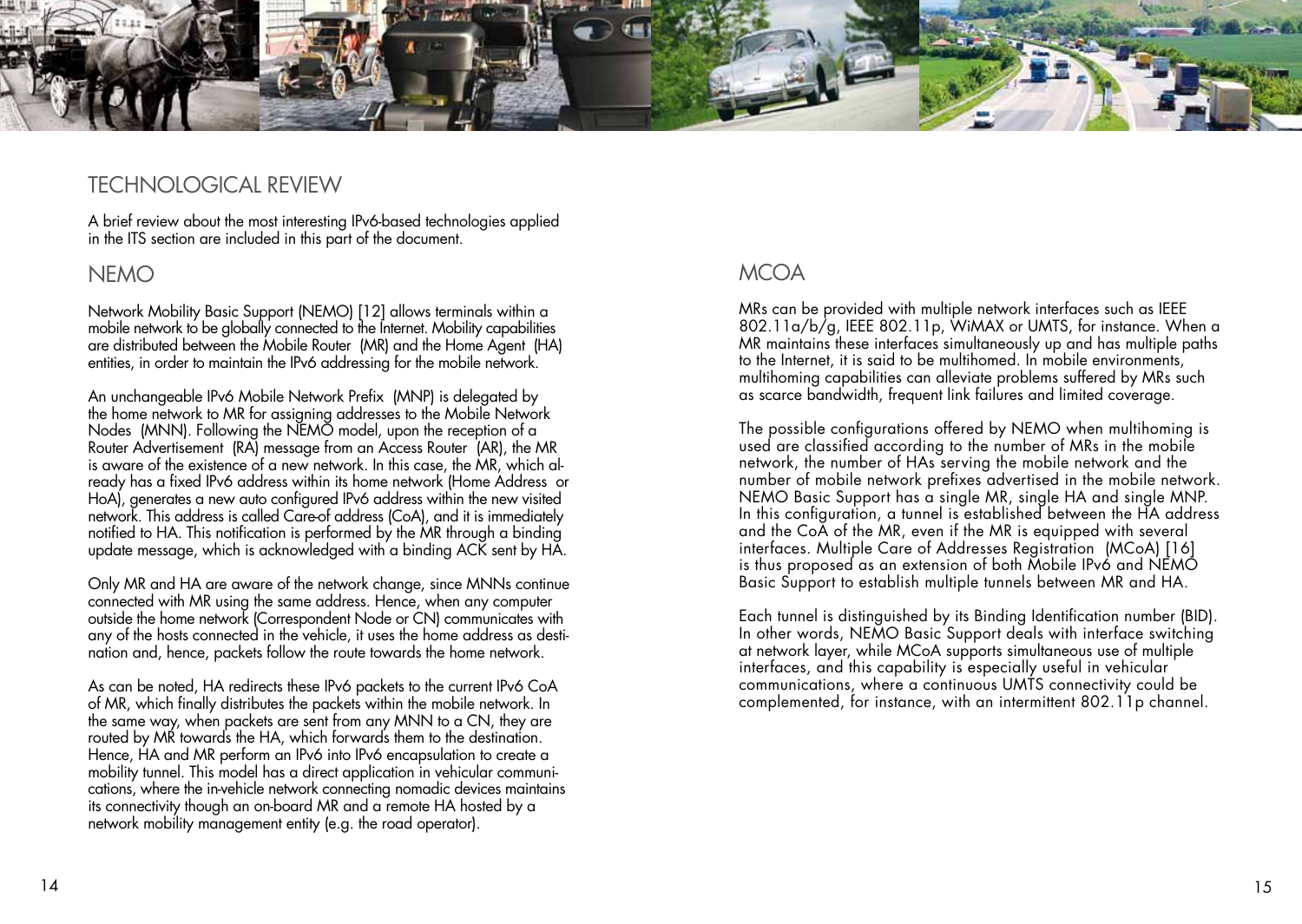

# IPSEC AND IKEV2

The IP Security (IPSec) protocol is an enhancement to the basic IP protocol that defines a set of security services for protecting IP traffic. Since it is defined at IP level, the security protection is transparent to other protocols carried over IP. The IPsec packet protection to IP packets can be applied through two security protocols: Authentication Header (AH) and Encapsulating Security Payload (ESP). While the former provides authentication and integrity protection to the IP packet, the latter also provides confi dentiality to the data transport within the IP packet.

These protocols can be applied in two different operation modes. In transport mode, the security services are applied to next layer protocols, i.e., the information carried within the IP packet. Conversely, in tunnel mode, the protection is applied to the whole IP packet, which is sent through a tunnel. The IPSec operation relies on the fundamental concept of Security Association (SA). A SA conceptually represents a unidirectional connection between two entities which implements certain security services through either AH or ESP protocol.

The establishment of an SA implies the negotiation of a set of security parameters such as cryptographic algorithms or key material that is used by the AH or ESP protocols. In particular, IKEv2 has been designed to provide such functionality. IKEv2 is a request/response protocol between two entities referred to as initiator and responder. It is executed at application layer and transported in UDP packets. While the initiator starts the execution, the responder acts as server during the negotiation. Security policies determine which traffic must be protected and, hence, the SAs to be created.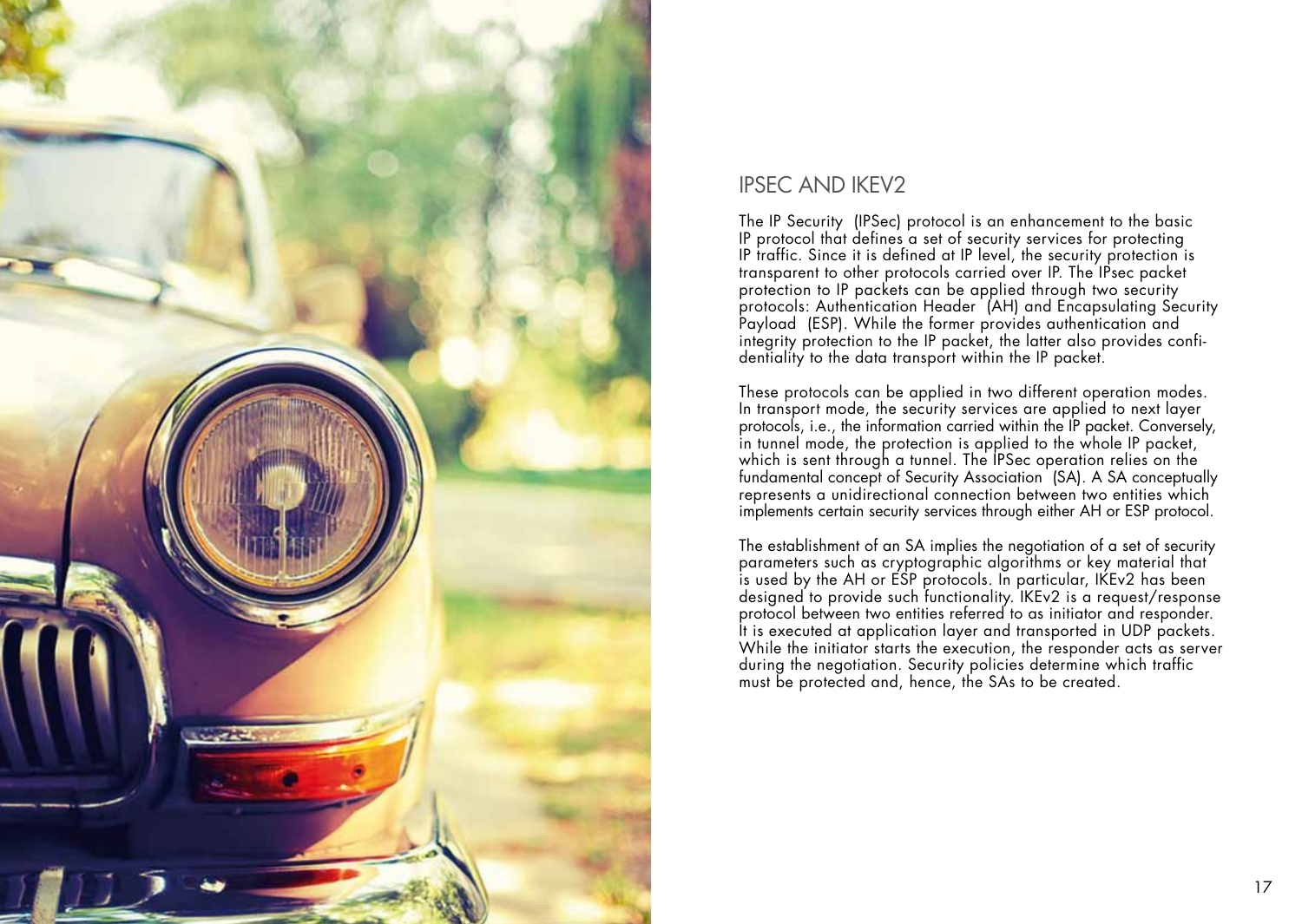### REFERENCES

- [1] Y. Khaled, M. Tsukada, J. Santa, J. Choi, and T. Ernst, "A usage oriented analysis of vehicular networks: from technologies to applications," Journal of Communications, vol. 4, no. 5, 2009.
- [2] European Telecommunications Standards Institute, "Intelligent Transport Systems (ITS); Vehicular Communications; Basic Set of Applications; Definitions," ETSI TR 102 638, European Telecommuni- cations Standards Institute, Jun. 2009.
- [3] International Organization for Standardization, "Intelligent transport systems - Communications Access for Land Mobiles (CALM) - Architecture," ISO 21217, International Organization for Standardization, Ap. 2013.
- [4] European Telecommunications Standards Institute, "Intelligent Transport Systems (ITS); Communications Architecture," ETSI EN 302 665, European Telecommunications Standards Institute, Sep. 2010.
- European Telecommunications Standards Institute, "Intelligent Transport Systems (ITS); Vehicular Communications; GeoNetworking; Part 3: Network architecture," ETSI TS 102 636-3, European Telecommunications Standards Institute, Mar. 2010.
- [6] S. Deering, and R. Hinden, "Internet Protocol, Version 6 (IPv6) Specification," RFC 2460, Dec. 1998.
- [7] T. Ernst, J-H Lee, J. Santa, F. Pereñiguez, A.F. Skarmeta, "D2.1 Preliminary System Recommendations," ITSSv6 deliverable D2.1, May 2012.
- [8] Y. Rekhter, B. Moskowitz, D. Karrenberg, G. J. de Groot, and E. Lear, "Address Allocation for Private Internets," RFC 1918, Feb. 1996.
- [9] K. Egevang, and P. Francis, "The IP Network Address Translator (NAT)," RFC 1631, May 1994.
- [10] T. Narten, E. Nordmark, W. Simpson, and H. Soliman, "Neighbor Discovery for IP version 6 (IPv6)," RFC 4861, Sep. 2007.
- [11] The Organization for Economic Co-operation and Development (OECD), "Internet Addressing: measuring deployment of IPv6," Apr. 2010.
- [12] V. Devarapalli, R. Wakikawa, A. Petrescu, and P. Thubert, "Network" Mobility (NEMO) Basic Support Protocol," RFC 3963, Jan. 2005.
- [13] S. Thomson, T. Narten, T. Jinmei, "IPv6 Stateless Address Autoconfi- guration," RFC 2462, Sep. 2007.
- [14] S. Kent, K. Seo, "Security Architecture for the Internet Protocol," RFC 4301, Dec. 2005.
- [15] S. Frankel, and S. Krishnan, "IP Security (IPsec) and Internet Key Exchange (IKE) Document Roadmap," RFC 6071, Feb. 2011.
- [16] R. Wakikawa, T. Ernst, K. Nagami, and V. Devarapalli, "Multiple Care-of Addresses Registration," RFC 6089, Jan. 2008.
- [17] International Organization for Standardization, "Intelligent transport" systems – Communications Access for Land Mobiles (CALM) – IPv6 Networking", ISO 21210:2012, Jun. 2012.
- [18] J.-H. Lee, M. Tsukada, and T. Ernst, "Mobile Network Prefix Provisioning," Internet Draft, Oct. 2009.
- [19] M. Bagnulo, P. Matthews, and I. van Beijnum, "Stateful NAT64: Network Address and Protocol Translation from IPv6 Clients to IPv4 Servers," RFC 6146, Apr. 2011.
- [20] B. Aboba, L. Blunk, J. Vollbrecht, J. Carlson, and H. Levkowetz, "Extensible Authentication Protocol (EAP)," RFC 3748, Jun. 2004.
- [21] D. Forsberg, Y. Ohba, B. Patil, H. Tschofenig, and A. Yegin, "Protocol for Carrying Authentication for Network Access (PANA)," RFC 5191, May 2008.